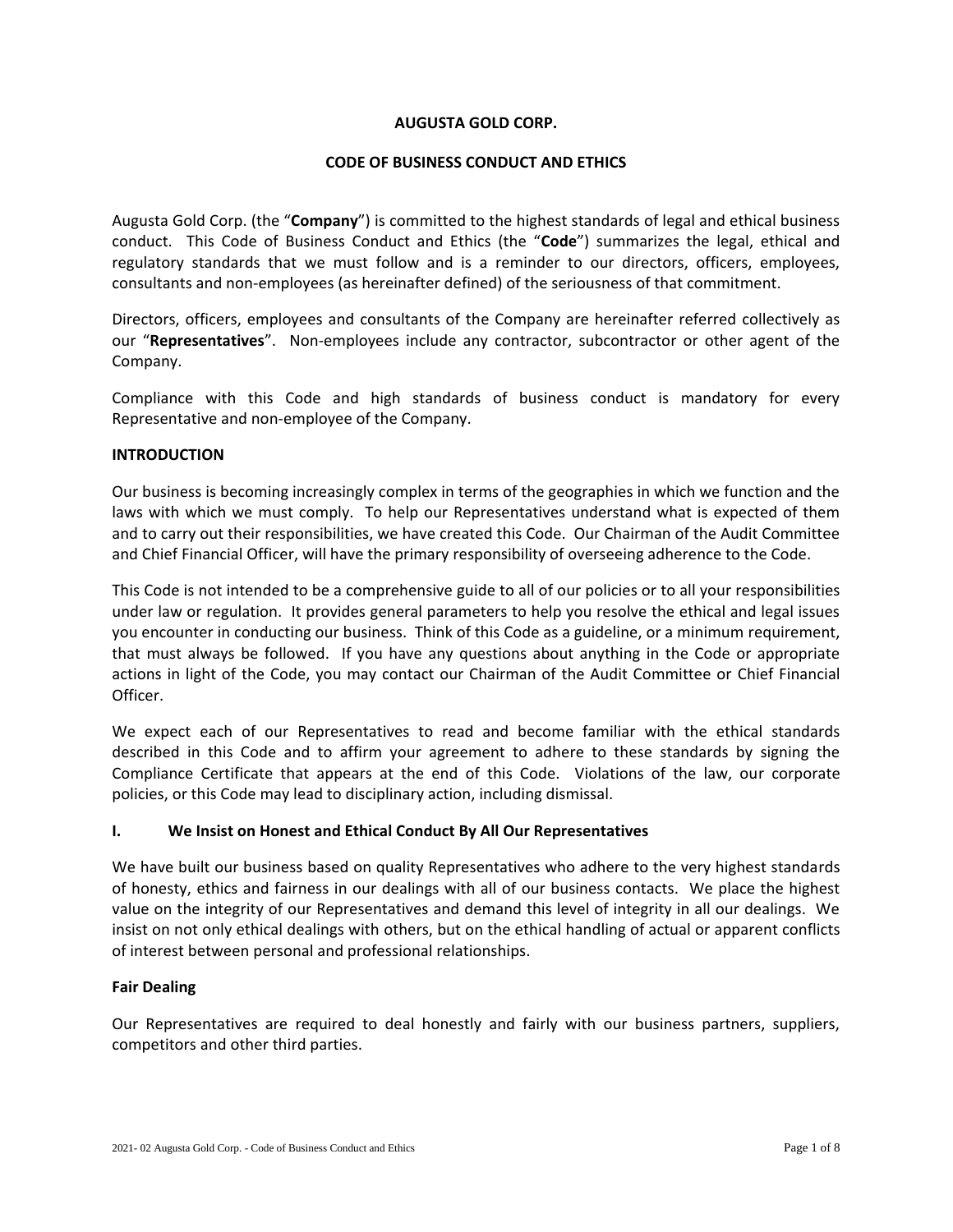In our dealings with business partners, suppliers, competitors and other third parties, the Company:

- Prohibits bribes, kickbacks or any other form of improper payment, direct or indirect, to any representative of government, labor union, supplier or other business partner in order to obtain a contract, some other commercial benefit or government action;
- Prohibits our Representatives from accepting any bribe, kickback or improper payment from anyone;
- Prohibits gifts or favors of more than nominal value to or from our customers or suppliers;
- Limits marketing and client entertainment expenditures to those that are necessary, prudent, job-related and consistent with our policies;
- Requires clear and precise communication in our contracts, our advertising, our literature, and our other public statements and seek to eliminate misstatement of fact or misleading impressions;
- Protects all proprietary data our customers or suppliers provide to us as reflected in our agreements with them; and
- Prohibits our Representatives from otherwise taking unfair advantage of our customers or suppliers, or other third parties, through manipulation, concealment, abuse of privileged information or any other unfair-dealing practice.

### **Conflicts of Interest; Corporate Opportunities**

Our Representatives should not be involved in any activity that creates or gives the appearance of a conflict of interest between their personal interests and the interests of the Company. In particular, without the specific permission of our Chairman of the Audit Committee, Chief Financial Officer or our Board of Directors (including contracts approved by our Board of Directors), no Representative, or a member of his or her family shall, unless disclosed to us:

- Be a consultant to, or a director, officer or employee of, or otherwise operate an outside business that:
	- $\triangleright$  Is in competition with our current or potential business goals and objectives;
	- $\triangleright$  Supplies products or services to us; or
	- $\triangleright$  Has any financial interest, including significant stock ownership, in any entity with which we do business that might create or give the appearance of a conflict of interest;
- Seek or accept any personal loan or services from any entity with which we do business, except from financial institutions or service providers offering similar loans or services to third parties under similar terms in the ordinary course of their respective businesses;
- Be a consultant to, or a director, officer or employee of, or otherwise operate an outside business if the demands of the outside business would interfere with the Representative's responsibilities to us, (if in doubt, consult your supervisor, the Chairman of the Audit Committee or the Chief Financial Officer);
- Accept any personal loan or guarantee of obligations from us, except to the extent such arrangements are legally permissible; or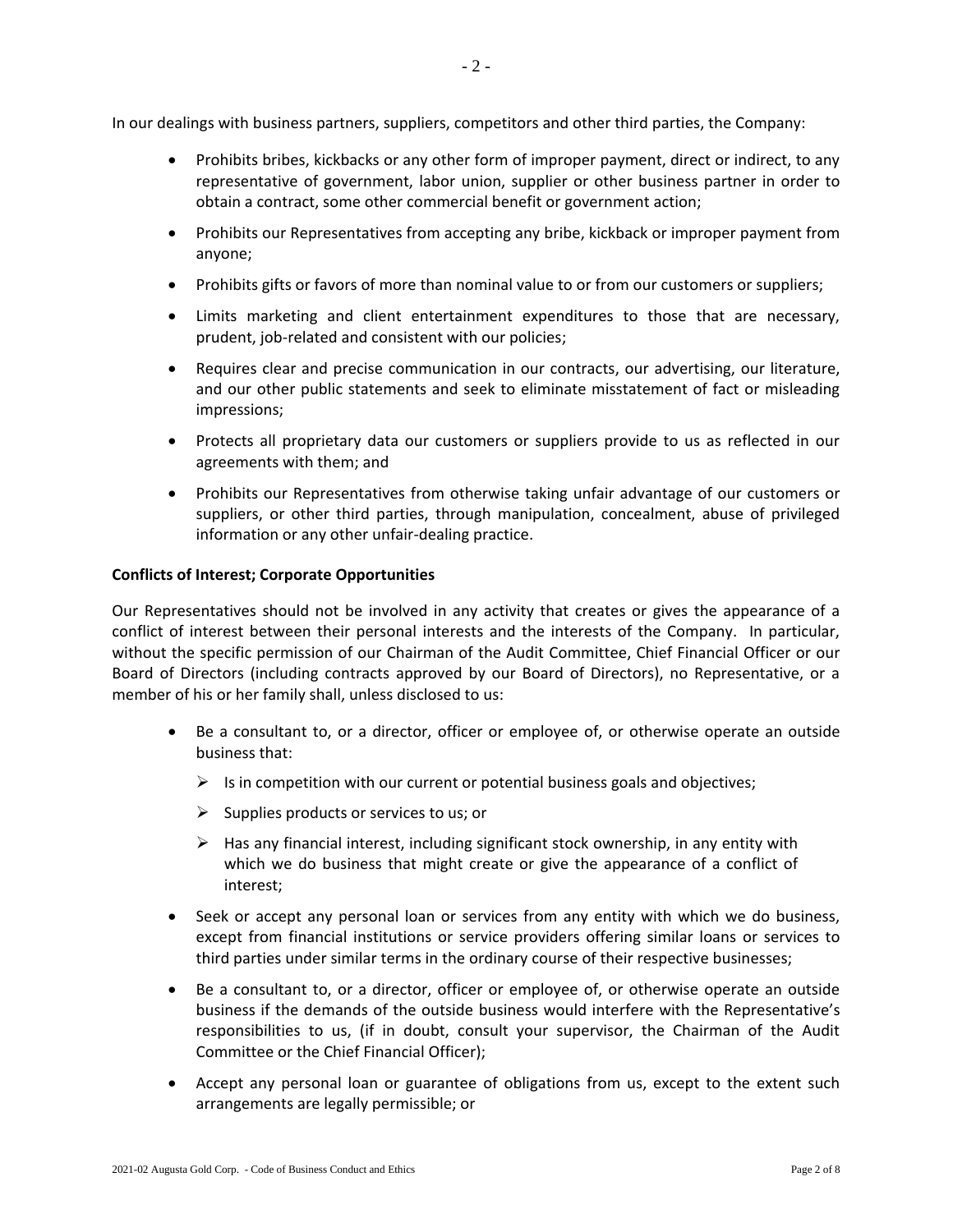Conduct business on behalf of us with immediate family members, which include spouses, children, parents, siblings and persons sharing the same home whether or not legal relatives.

Our Representatives must immediately notify the Chairman of the Audit Committee or Chief Financial Officer of the existence of any actual or potential conflict of interest. The circumstances will be reviewed for a decision on whether a conflict of interest is present, and if so, what course of action is to be taken.

## **Confidentiality and Corporate Assets**

Our Representatives are entrusted with our confidential information and with the confidential information of our business partners. This information may include (1) technical or scientific information about current and future projects or endeavors, (2) business or marketing plans or projections, (3) earnings and other internal financial data, (4) personnel information, (5) lists of current, past and potential business partners, and (6) other non-public information that, if disclosed, might be of use to our competitors, or harmful to our business partners. This information is our property, or the property of our business partners, and in many cases was developed at great expense. Unless authorized by written approval or required by applicable law, our Representatives shall not:

- Discuss confidential information with or in the presence of any unauthorized persons, including family members and friends;
- Use confidential information for illegitimate business purposes or for personal gain;
- Disclose confidential information to unauthorized third parties; and
- Use our property or resources for any personal benefit or the personal benefit of anyone else. Our property includes, without limitation, our internet, email, and voicemail services, which should be used only for business related activities, and which may be monitored by us at any time without notice.

## **II. We Provide Full, Fair, Accurate, Timely and Understandable Disclosure**

We are committed to providing our shareholders and investors with full, fair, accurate, timely and understandable disclosure in the reports that we file with regulatory authorities. To this end, our Representatives shall:

- Not make false or misleading entries in our books and records for any reason;
- Not condone any undisclosed or unrecorded bank accounts or assets established for any purpose;
- Comply with generally accepted accounting principles at all times;
- Notify our Chairman of the Audit Committee, Chief Financial Officer or our legal counsel by telephone or in writing at the addresses as set out on the last page of this policy if you become aware of an unreported transaction;
- Maintain a system of internal accounting controls that will provide reasonable assurances to management that all transactions are properly recorded;
- Maintain books and records that accurately and fairly reflect our transactions;
- Prohibit the establishment of any undisclosed or unrecorded funds or assets;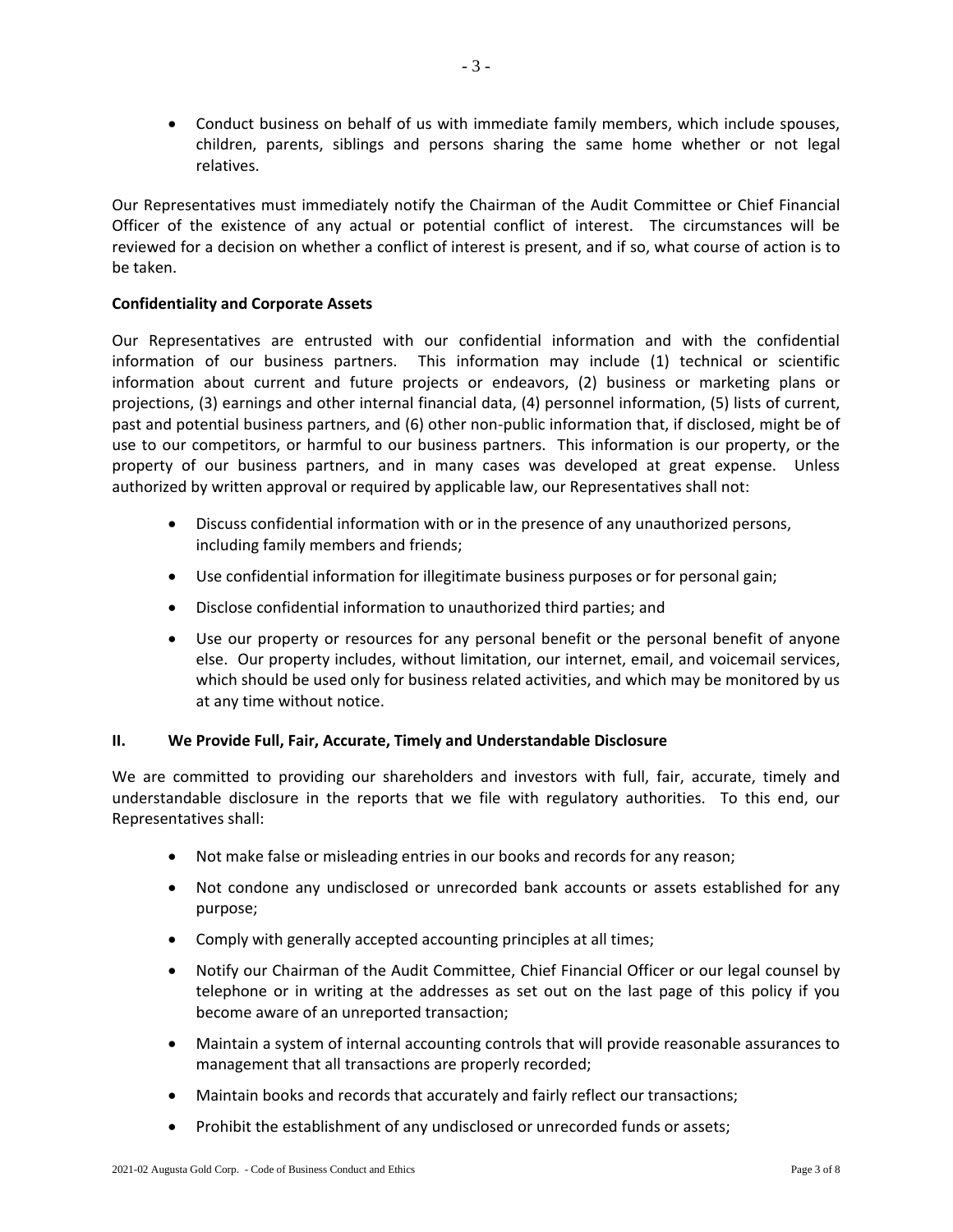- Maintain a system of internal controls that will provide reasonable assurances to our management that material information about us is made known to management, particularly during the periods in which our periodic reports are being prepared;
- Present information in a clear and orderly manner and avoid the use of unnecessary legal and financial language in our periodic reports; and
- Not communicate to the public any nonpublic information except through, or as approved by, our Chief Financial officer or Chief Executive Officer.

## **III. We Comply With all Laws, Rules and Regulations**

We will comply with all laws and governmental regulations that are applicable to our activities, and expect all our Representatives to obey the law. Specifically, we are committed to:

- Maintaining a safe and healthy work environment;
- Promoting a workplace that is free from discrimination or harassment based on race, color, religion, sex, age, national origin, disability, sexual orientation or other factors that are unrelated to our business interests;
- Supporting fair competition and laws prohibiting restraints of trade and other unfair trade practices;
- Conducting our activities in full compliance with all applicable environmental laws;
- Keeping the political activities of our Representatives separate from our business;
- Prohibiting any illegal payments, gifts, or gratuities to any government officials or political party;
- Prohibiting the unauthorized use, reproduction, or distribution of any third party's trade secrets, copyrighted information or confidential information;
- Complying with all applicable provincial, state and federal securities laws or any provisions of applicable provincial, state or federal law relating to fraud against stockholders; and
- Not tolerating any behavior that could constitute securities fraud, mail fraud, bank fraud, or wire fraud.

Our Representatives are prohibited from trading our securities while in possession of material, nonpublic ("**inside**") information about the Company.

#### **REPORTING AND EFFECT OF VIOLATIONS**

Compliance with the Code is, first and foremost, the individual responsibility of every Representative. We attempt to foster a work environment in which ethical issues and concerns may be raised and discussed with supervisors or with others without the fear of retribution. It is our responsibility to provide a system of reporting and access when you wish to report a suspected violation, or to seek counseling, and the normal chain of command cannot, for whatever reason, be used.

## **Administration**

Our Board of Directors and Audit Committee have established the standards of business conduct contained in this Code and oversee compliance with this Code. They have also charged the Chairman of the Audit Committee and Chief Financial Officer to ensure adherence to the Code. While serving in this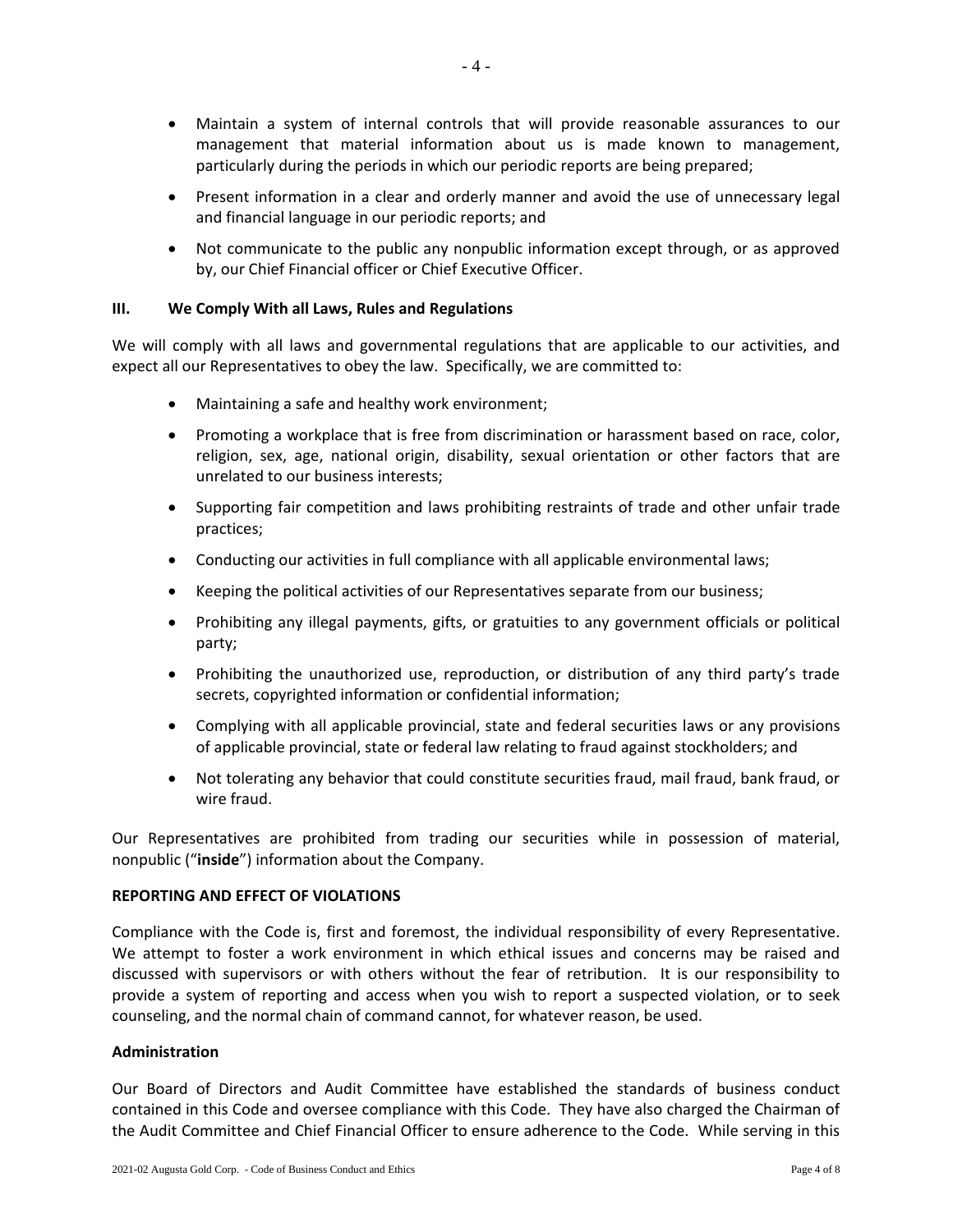A copy of this Code will be included in the orientation of new Representatives and provided to existing Representatives on an on-going basis. To ensure familiarity with the Code, our Representatives will be asked to read the Code and sign a Compliance Certificate annually.

A copy of this Code will also be posted on the Company's website and will be disclosed in the Company's annual report and other periodic reports, as required by applicable laws.

# **Reporting Violations and Questions**

Our Representatives must report, in person or in writing, any known or suspected violations of laws, governmental regulations or the Code, to either the Chairman of the Audit Committee or the Chief Financial Officer. Additionally, our Representatives may contact the Chairman of the Audit Committee or Chief Financial Officer with a question or concern about the Code or a business practice. Any questions or violation reports will be addressed immediately and seriously, and can be made anonymously. If you feel uncomfortable reporting suspected violations to these individuals, you may report matters to our outside counsel. The addresses and telephone numbers of these individuals are listed below.

It is not sufficient to report a suspected violation of the Code to a co-worker or to any person other than one of the individuals designated above.

Upon receipt of a complaint under the Code, we will investigate the complaint and will involve agencies and resources outside the Company if and/or when such outside involvement appears advisable or necessary. The report and investigation will be kept confidential to the extent consistent with the need for a thorough investigation and response and taking into consideration our disclosure obligations and requirements.

## **Consequences of a Violation**

If it is determined that a Representative of ours has violated the Code, we will take appropriate action including, but not limited to, disciplinary action, up to and including termination of employment. We will take the necessary corrective action reasonably calculated to address and to correct the alleged violation.

# **We will not allow any retaliation against a Representative who acts in good faith in reporting any violation.**

We are committed to maintaining an environment in which people feel free to report all suspected incidents of inaccurate financial reporting or fraud. No retaliatory action will be taken against any person who reports any conduct which he or she reasonably believes may violate the Code. In addition, no retaliatory action will be taken against any individual who in good faith assists or participates in an investigation, proceeding, or hearing relating to a complaint about our auditing or financial disclosures, or who files, causes to be filed, testifies, or otherwise assists in such a proceeding against us.

## **WAIVERS FROM CODE**

In extraordinary circumstances and where it is clearly in the Company's best interest to do so, the Company may waive compliance with a requirement under this Code for a Representative. Conditions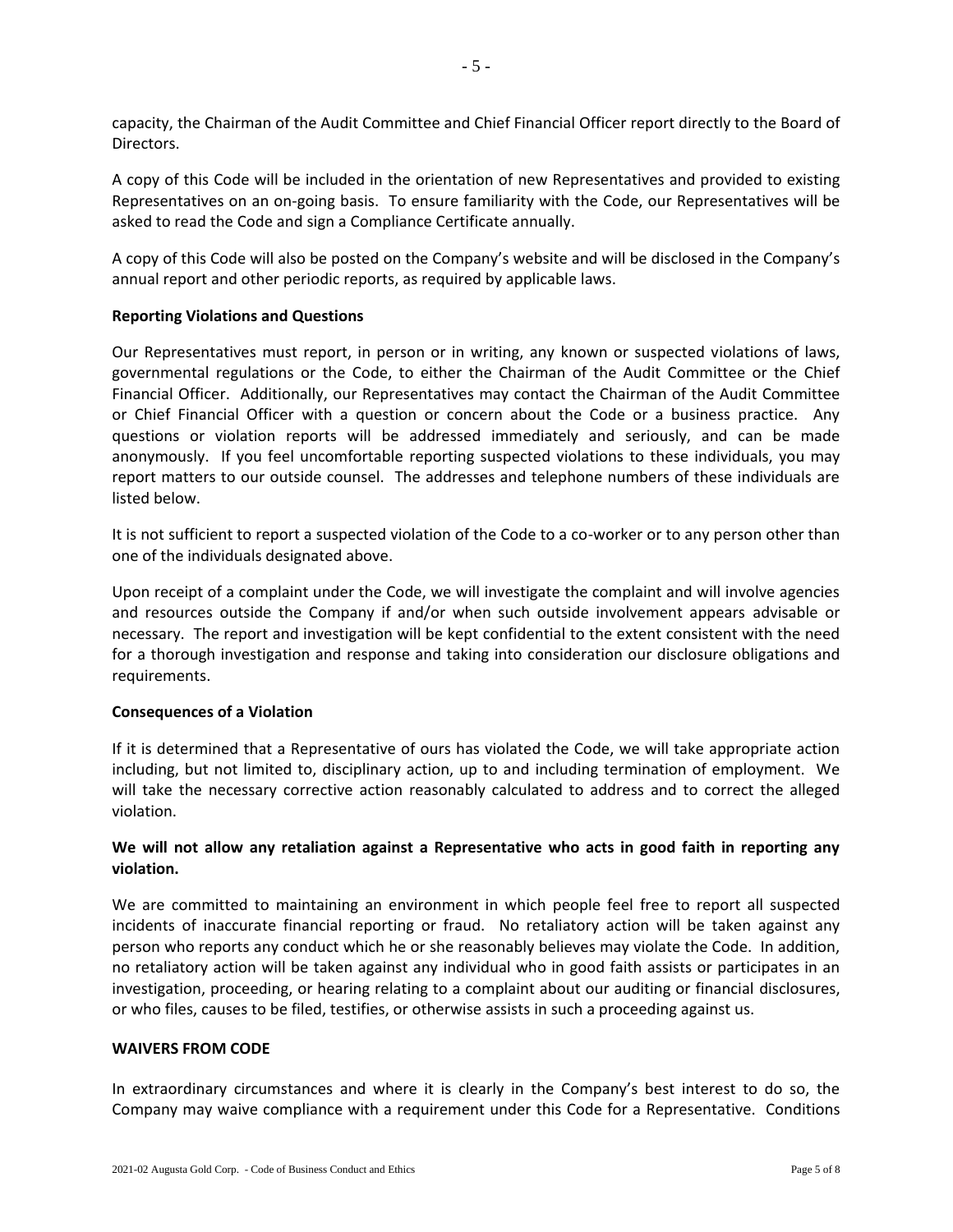may be attached to this waiver. Any waiver of the Code for directors or executive officers must be approved by the Board and must be disclosed as required by all applicable laws.

The Representative to whom a waiver is granted accepts that public disclosure of the granting of any such waiver may be required by applicable securities laws, regulations, policies or guidelines (including those of a stock exchange on which the Company's stock may be listed).

No waiver as to any rights or remedies of the Company's Representatives under any applicable laws relating to the reporting of any suspected violations of the Code shall be permitted.

### **ADHERENCE TO THE COMPANY'S WHISTLEBLOWER POLICY**

The Company has a Whistleblower Policy and Procedures for Complaints Regarding Accounting, Internal Accounting Controls or Auditing Matters (the "**Policy**"). Each Representative must become familiar with the Policy and adhere to the procedures as set out in the Policy.

> **Adopted by the Board of Directors of Augusta Gold Corp. on February 8, 2021**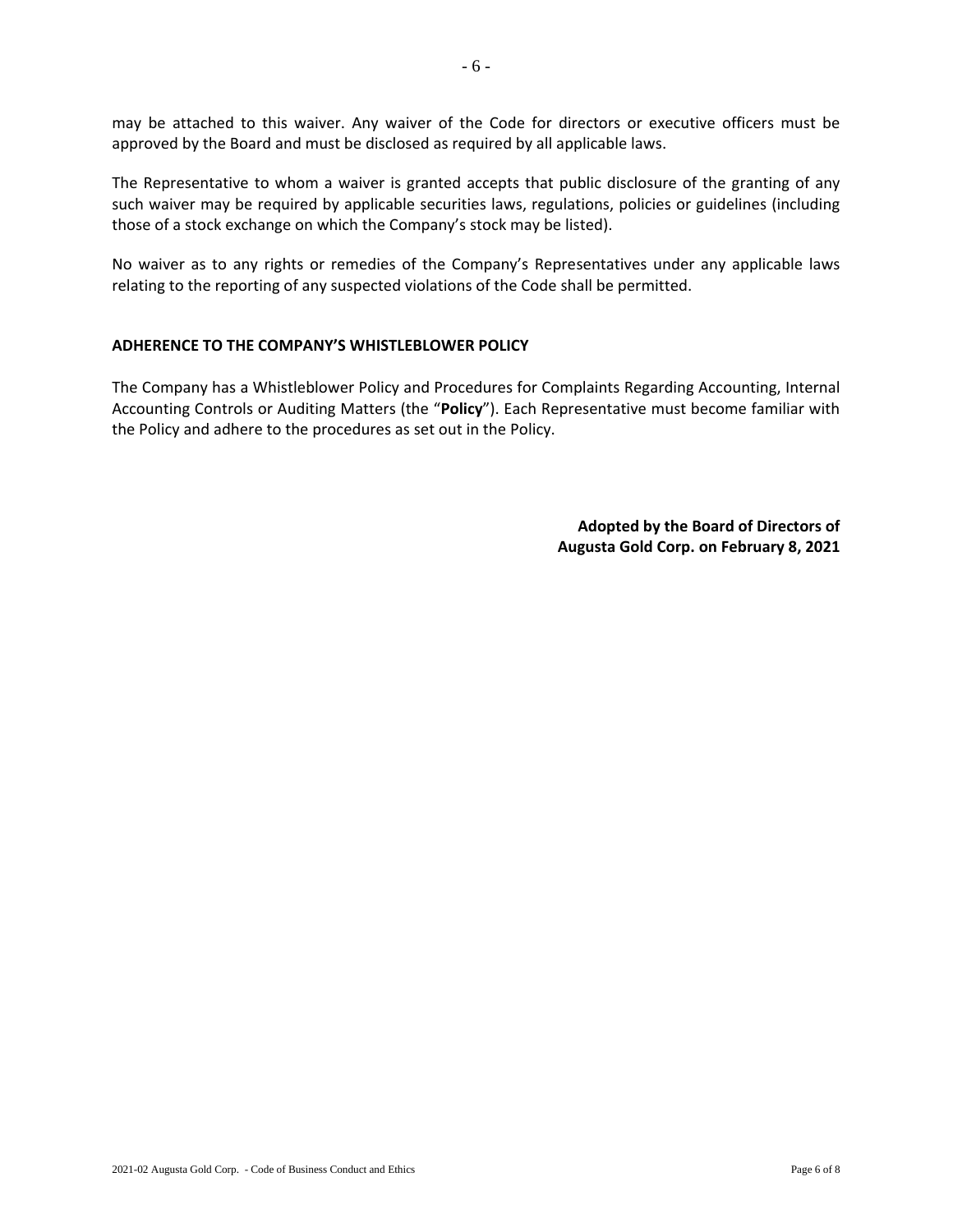## **REPORTING CONTACTS**

## **Reporting Contacts:**

## *Chairman of Audit Committee:*

Lenard Boggio #555 – 999 Canada Place Vancouver, British Columbia V6C 3E1 Telephone: (604) 687-1717 Email: len.boggio@gmail.com

## *Chief Financial Officer:*

Michael McClelland #555 – 999 Canada Place Vancouver, British Columbia V6C 3E1 Telephone: (604) 638-2002 E-mail: [MMcClelland@titanminingcorp.com](mailto:MMcClelland@titanminingcorp.com)

## *Our United States Counsel:*

Jason K. Brenkert Dorsey & Whitney LLP 1400 Wewatta Street Suite 400 Denver, CO 80202-5549 Telephone: (303) 352-1133 E-mail: brenkert.jason@dorsey.com